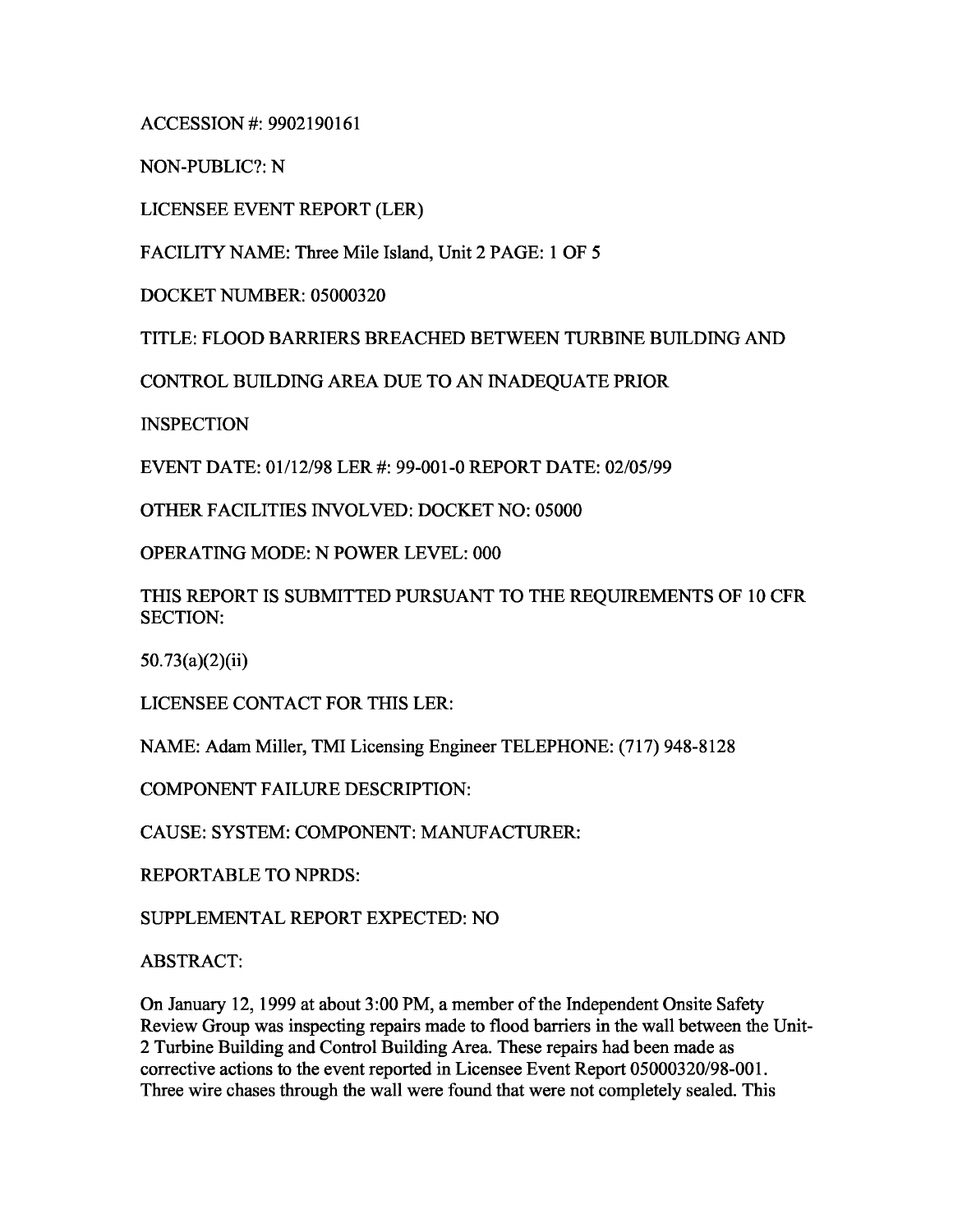condition is contrary to the Post Defueling Monitored Storage (PDMS) Safety Analysis Report (SAR) section 7.1.4.2.f, which states that all openings that are potential leak paths into the Control Building Area are sealed. Between January 13, 1999, and January 27, 1999, work crews re-inspected all penetrations in the affected wall and repaired the three identified openings with seals capable of withstanding the head of water of the maximum probable flood elevation of 311 feet. The root cause of this event was human error caused by inadequate communication during the performance of the prior inspections of June 16 through June 19, 1998.

The corrective actions were to seal the three penetrations found to be not in accordance with design specifications and to inspect all penetrations in the wall to determine whether any others were overlooked in the prior inspections.

There were no adverse safety consequences from this event, and the event did not affect the health and safety of the public.

TEXT PAGE 2 OF 5

I. Plant operating Conditions before Event:

TMI-2 was in Post Defueling Monitored Storage (PDMS).

II. Status of Structures, Components, or Systems that were Inoperable at

the Start of the Event and that Contributed to the Event:

None.

III. Background:

Three Mile Island Unit 2 is in Post Defueling Monitored Storage. PDMS is

defined by Technical Specification 1.2 as "that condition where TMI-2

defueling has been completed, the core debris removed from the reactor

during the cleanup period has been shipped off-site and the facility has

been placed in a stable, safe, and secure condition." Section 7.1.4 of the

PDMS SAR discusses flood protection and states in part in 7.1.4.2.f that

"All openings that are potential leak paths (e.g., ducts, pipes, conduits,

cable trays) are sealed."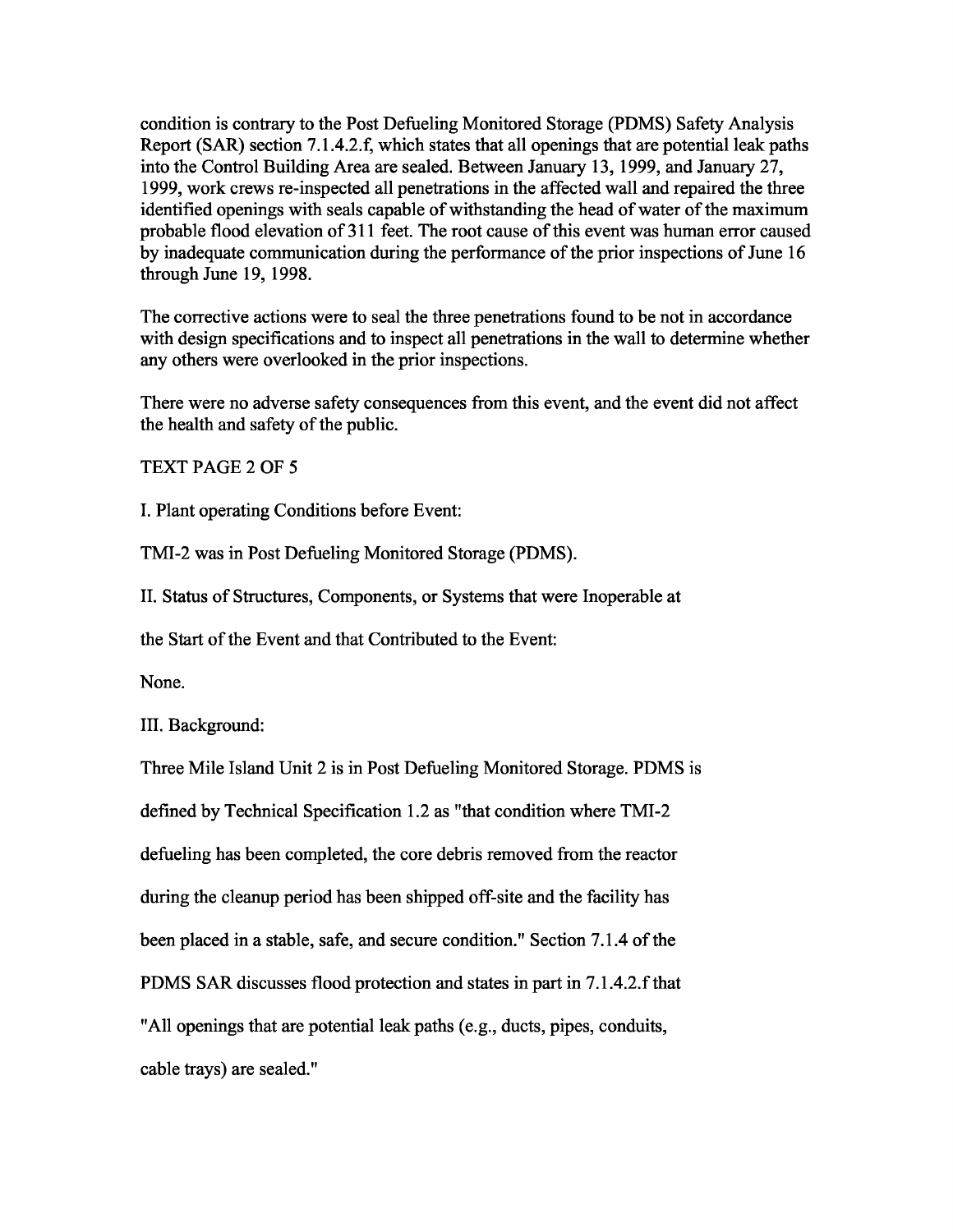An event had occurred in June 1998 where penetrations through the wall between the Turbine Building and the Control Building Area were found to be not sealed to prevent the free flow of floodwater through the wall in the event of a design basis maximum probable flood. These open penetrations had resulted from dismantlement work in the area where fieldwork documents had not properly reflected the flood control design considerations and piping and conduit had been cut off on both sides of the wall leaving an open flow path. Corrective actions at that time included an inspection and repair of all wall penetrations and changes to the work control processes to assure that appropriate design considerations were incorporated into work control documents.

### IV. Event Description

On January 12, 1999, a member of the Independent On-Site Safety Review Group (IOSRG) was inspecting the penetrations through the affected wall. The inspection was part of an independent safety review of and follow-up to the corrective actions performed as a result of the event documented in Licensee Event Report 05000320/98-001 dated July 2, 1998. During his inspection, he found three 4-inch electrical conduits through the wall that did not appear to be sealed. This wall [SEAL] \*\_/ is a flood control barrier between the Turbine Building and the Control Building Area and is designed to prevent the free flow of water from a maximum probable flood of 311.0 feet into the Control Building Area. He notified the dismantlement project engineer who performed a closer inspection of the conduits. Two of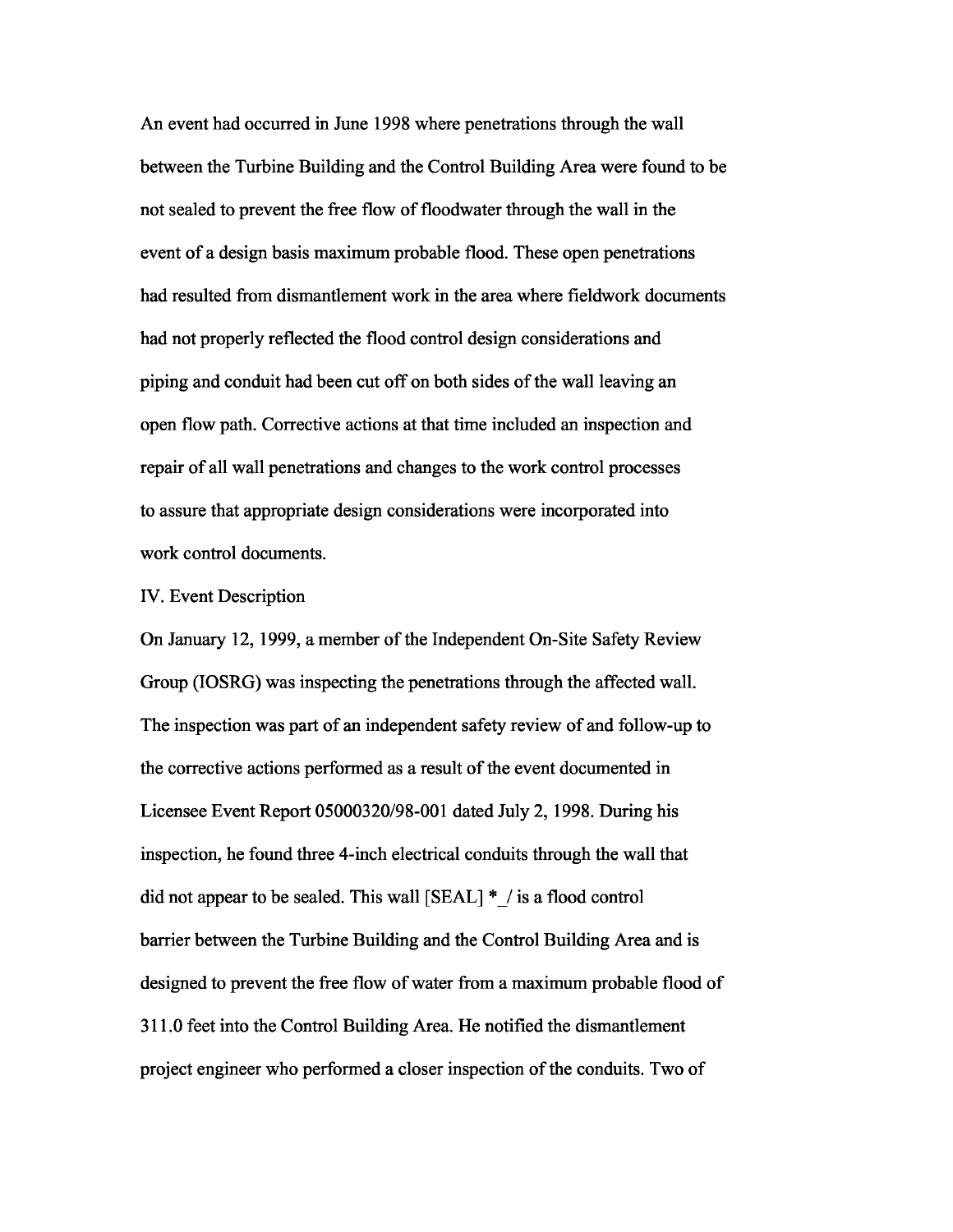the conduits had no electrical cables through them and were filled with fire barrier foam. However, cables had at one time run through each of the chases and had apparently been pulled out leaving small diameter holes through the fire barrier foam. The third conduit had one remaining deactivated cable and similar to the other two had small diameter holes where cables had been removed. Corrective Action Process (CAP) form T1999-0031 was issued to document this condition as being outside the analyzed basis for Post Defueling Monitored Storage.

# TEXT PAGE 3 OF 5

No dismantlement work had been performed in this area since the prior event in June 1998. At the time of the previous event, dismantlement crews performed a visual inspection of all penetrations in the wall and repaired all of those that were not sealed. These penetrations were not affected by any dismantlement activities, and were more than likely breached as a result of post accident recovery activities. These were not found during the previous inspection because of personnel error. Since the previous event was the result of dismantlement and demolition type work, it is believed that personnel concentrated their inspection efforts on penetrations that were known to have been disturbed by the work activities. Penetrations that had not been disturbed by dismantlement activities apparently had received only a cursory visual inspection.

V. Component Data

Not Applicable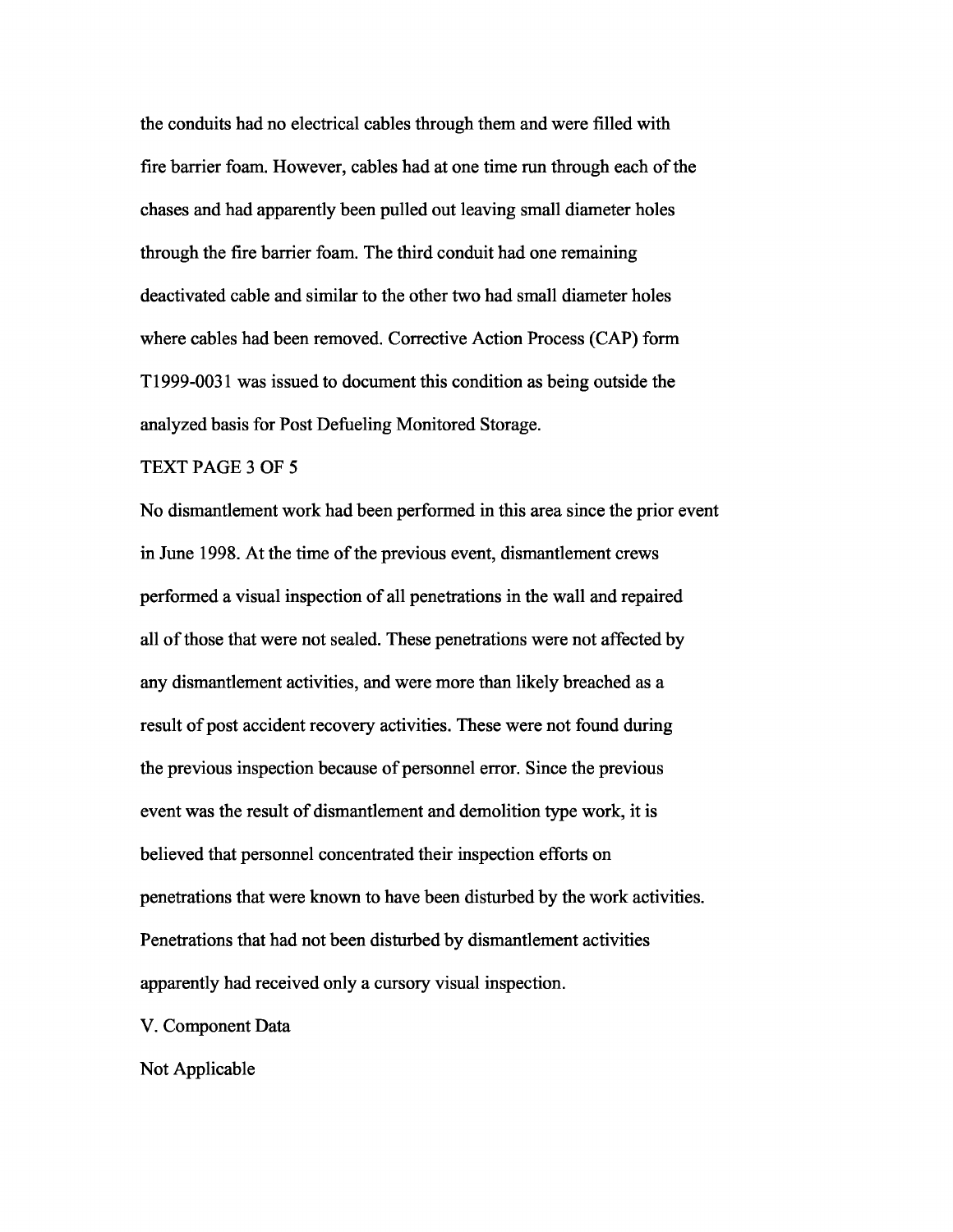### VI. Identification of Root Cause:

The root cause was personnel error due to inadequate communication by Engineering to the workers performing fieldwork to correct deficiencies related to the previous event in June 1998. The error was the failure to adequately communicate the importance and ramifications of the work to the crews performing the inspections. The previous inspection efforts were concentrated on penetrations known to have been disturbed by dismantlement activities where the breaching of the flood barriers was quite obvious. These three penetrations had not been disturbed by dismantlement activities and the breach was not readily discernable without very close examination. Some of the workers were not aware of the consequences and importance of the previous inspection. They were of the impression that their primary task was to find and repair flood barriers damaged by dismantlement work. They had not been apprised of the potential for finding deficient penetrations that may have existed since early accident recovery activities.

## VII. Assessment of Safety Consequences:

While in PDMS, the flood control barriers serve the purpose of preventing the spread of radioactive contamination from inside of the buildings. The breaching of flood control barriers in this event had no safety consequences since no significant flooding occurred during the period in which they were breached.

Had sufficient flooding of the Susquehanna River occurred to bring the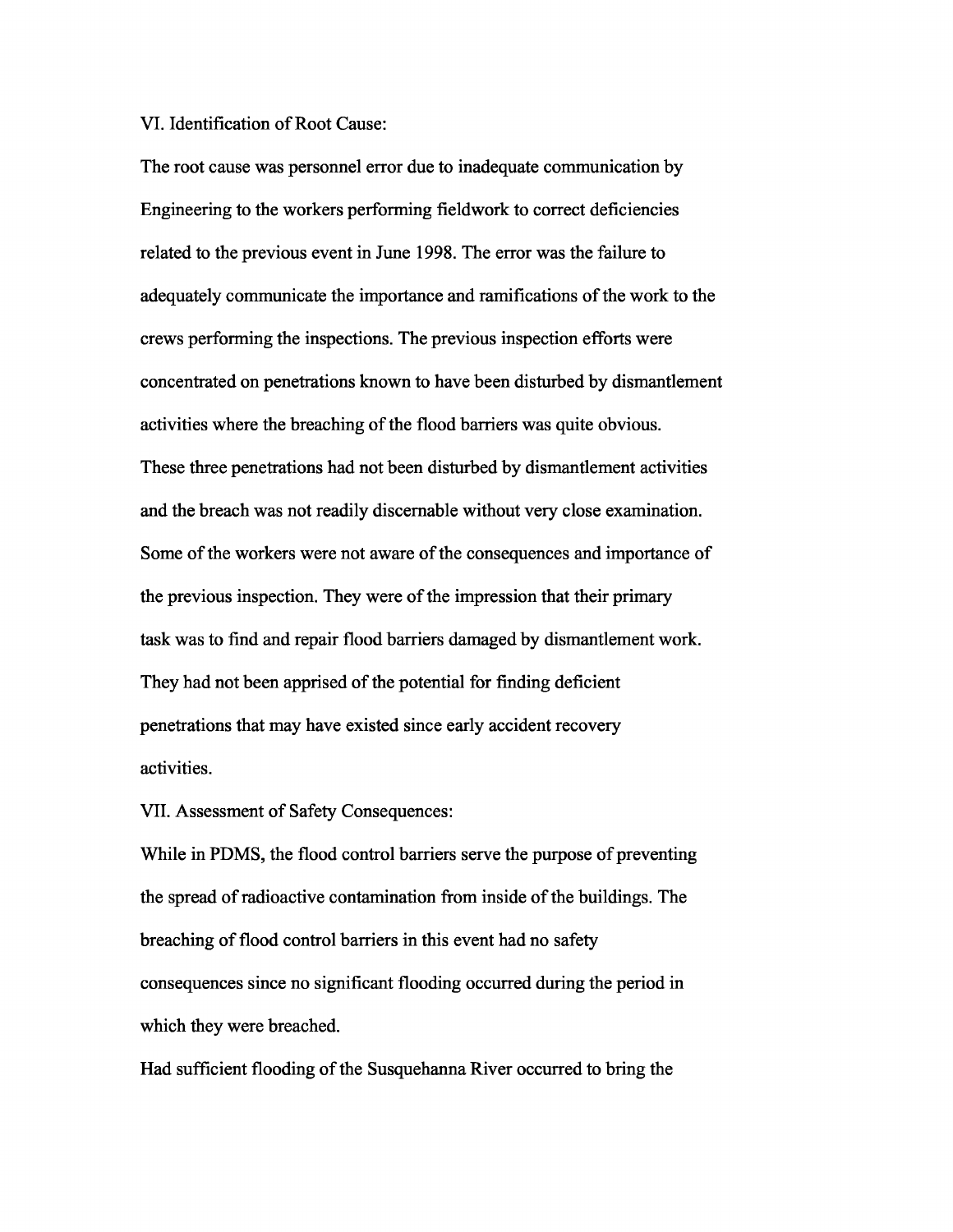water level above the top of the protective dike around the island, water intrusion into the Turbine Building would have occurred. The floodwater would have flowed from the Turbine Building through the open penetrations into the Control Building Area. From there it could pass into other buildings which contain radioactively contaminated areas. (It is noted that the Reactor Building, which contains the highest levels of contamination, would not be affected by this event). During the flooded condition there would be little driving force to spread the contamination back out through the penetrations in the flood control barriers to the environment. However,

### TEXT PAGE 4 OF 5

it is likely that as the flood level abated, there would be some flow of water back out through the penetrations to the Turbine Building and then to the environment. This condition has not been analyzed, but it is expected that a detailed analysis would show that the release of contamination would be small because of solubility, distance, and motive force considerations. The potential safety impact on Three Mile Island Unit 1 due to flooding through these penetrations was evaluated during reviews of the June 1998 event. That review determined that the event had no potential safety significance to Three Mile Island Unit 1. That review remains valid for this event.

In addition, this event was reviewed to determine whether additional follow-up was indicated to assess the flood potential through other walls.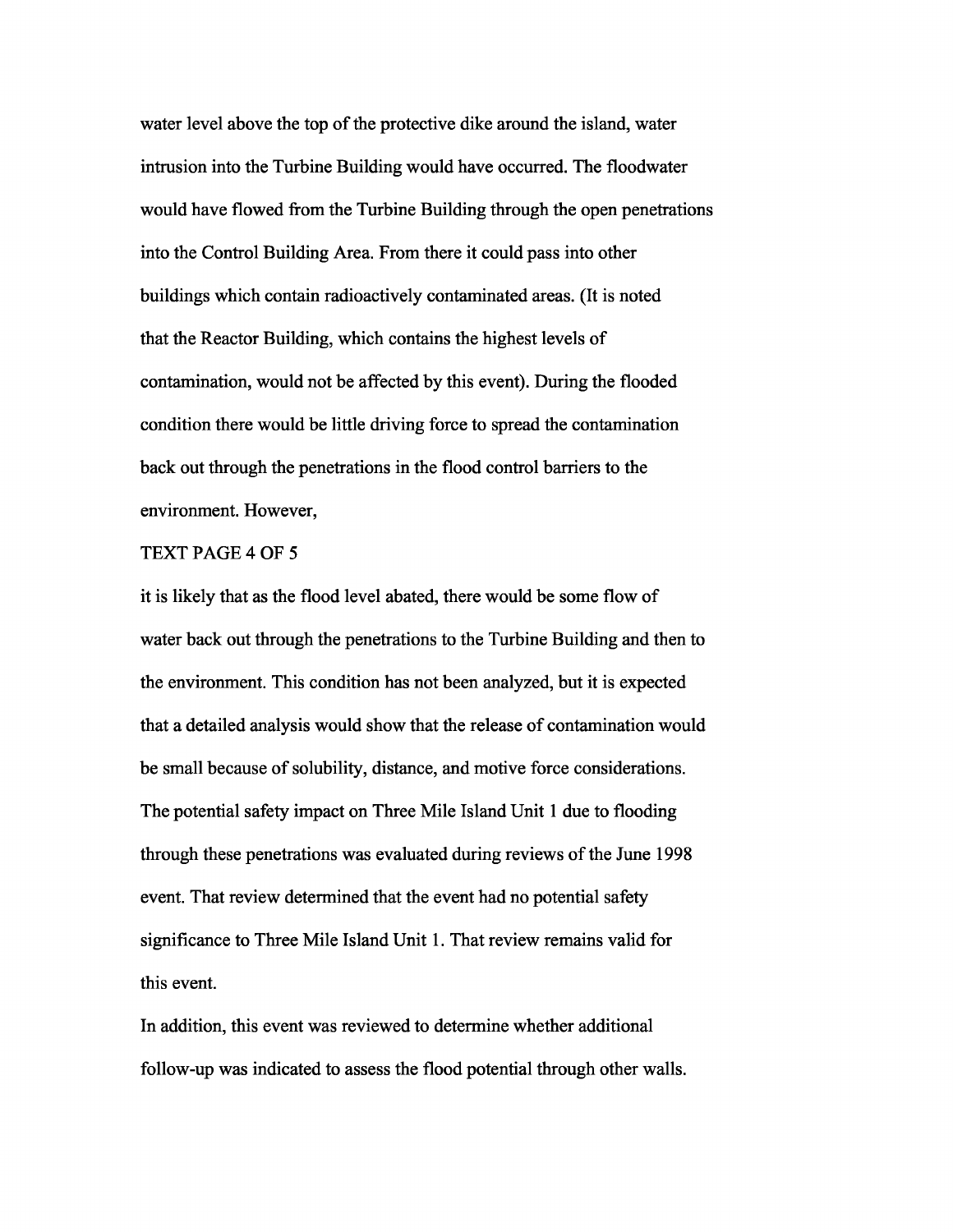As pan of the corrective actions for the June 1998 event, other walls were inspected and drawings were reviewed to determine the potential for flooding from other sources including process piping that penetrates into the control block buildings from outside the flood protected area. That review concluded that these potential flood pathways had been adequately addressed. Since that review was conducted by the engineering and supervisory staff and group discussions were held during the conduct of the review, it is believed that it was not subject to similar human error and miscommunications. Therefore, it was concluded that there was no need to conduct any additional inspections of areas beyond the Turbine Building/Control Building Area wall.

VIII. Previous Events of Similar Nature

Licensee Event Report 05000320/98-001, dated July 2, 1998, "Flood Barriers Breached Between Turbine Building and Control Building Area Due to Inadequate Fieldwork Documents."

IX. Immediate Corrective Actions Taken

The three breached penetrations were sealed with expandable metal plugs. A thorough inspection of the entire wall found no additional breached penetrations.

The inspection was carried out by assembling a work team that mapped the affected wall and performed a 100% inspection of the wall penetrations below elevation 312 feet. The inspection included a close visual inspection and manual probing of the fill material. Any penetrations that